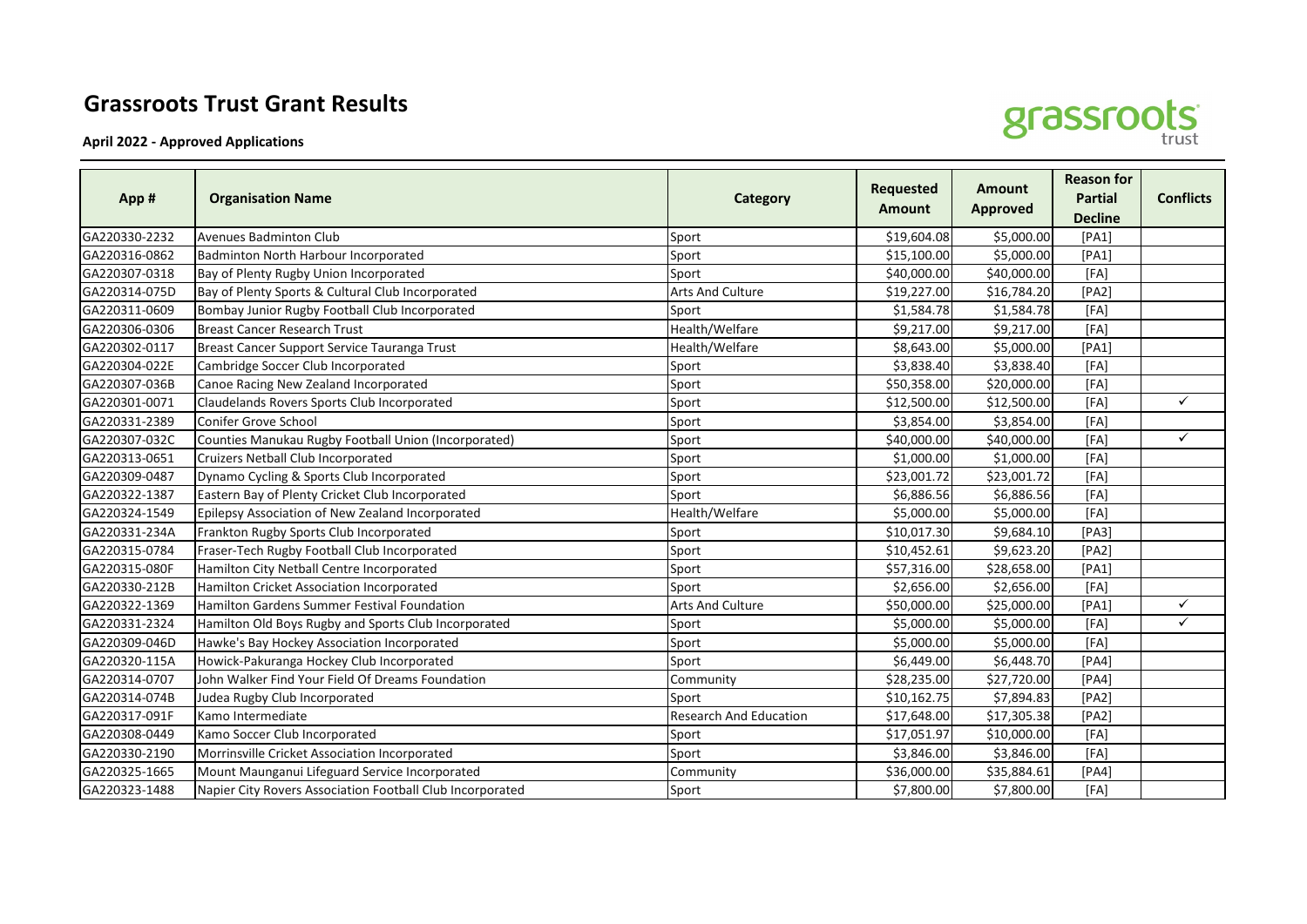| GA220308-0407 | Nawton School                                                     | <b>Research And Education</b> | \$18,414.00 | \$18,414.00 | [FA]  |  |
|---------------|-------------------------------------------------------------------|-------------------------------|-------------|-------------|-------|--|
| GA220331-2396 | Netball Northern Zone Incorporated                                | Sport                         | \$25,000.00 | \$21,428.57 | [PA2] |  |
| GA220331-2290 | Netball Waikato Bay of Plenty Zone Incorporated                   | Sport                         | \$26,408.33 | \$26,408.33 | [FA]  |  |
| GA220329-1948 | Netball Waitakere Incorporated                                    | Sport                         | \$14,326.08 | \$14,241.30 | [PA4] |  |
| GA220325-1636 | New Zealand Wheelchair Tennis Incorporated                        | Sport                         | \$2,045.00  | \$1,979.78  | [PA4] |  |
| GA220324-1552 | Ngākōroa School                                                   | <b>Research And Education</b> | \$32,220.00 | \$15,000.00 | [PA1] |  |
| GA220329-2063 | Ngongotaha Leagues Club Incorporated                              | Sport                         | \$4,435.00  | \$4,434.78  | [PA4] |  |
| GA220330-217F | Northland Rugby Union Incorporated                                | Sport                         | \$10,152.00 | \$8,076.00  | [PA4] |  |
| GA220329-2053 | <b>NZFuture Community Trust</b>                                   | Community                     | \$18,640.00 | \$18,140.00 | [PA2] |  |
| GA220406-2732 | Omokoroa Football Club Incorporated                               | Sport                         | \$10,940.00 | \$10,940.00 | [FA]  |  |
| GA220321-1206 | One Tree Hill College                                             | <b>Research And Education</b> | \$2,970.00  | \$2,970.00  | [FA]  |  |
| GA220330-216A | Opaheke School                                                    | <b>Research And Education</b> | \$3,854.00  | \$3,854.00  | [FA]  |  |
| GA220325-1727 | Otumoetai Tennis Club Incorporated                                | Sport                         | \$16,060.00 | \$10,000.00 | [PA1] |  |
| GA220330-2186 | Paihia Football Club Incorporated                                 | Sport                         | \$9,795.10  | \$8,877.10  | [PA3] |  |
| GA220310-0562 | Papakura High School                                              | <b>Research And Education</b> | \$26,650.00 | \$26,650.00 | [FA]  |  |
| GA220308-043B | Papakura Rugby Football Club Incorporated                         | Sport                         | \$5,199.26  | \$4,903.01  | [PA3] |  |
| GA220301-0033 | Patumahoe Junior Rugby Football Club Incorporated                 | Sport                         | \$5,255.88  | \$3,284.90  | [PA2] |  |
| GA220330-2274 | Pukekohe Association Football Club Incorporated                   | Sport                         | \$2,268.00  | \$2,268.00  | [FA]  |  |
| GA220321-1258 | Pukekohe Rugby Football Club Incorporated                         | Sport                         | \$12,554.35 | \$12,554.35 | [FA]  |  |
| GA220401-2556 | Putaruru Primary School                                           | <b>Research And Education</b> | \$3,854.00  | \$3,854.00  | [FA]  |  |
| GA220320-1118 | Richmond Rovers Rugby League And Sports Club Incorporated         | Sport                         | \$7,557.30  | \$5,000.00  | [PA1] |  |
| GA220331-2311 | Sandspit Road School                                              | Sport                         | \$3,854.00  | \$3,854.00  | [FA]  |  |
| GA220330-2112 | Sir Edmund Hillary Outdoors Education Trust                       | <b>Research And Education</b> | \$21,538.00 | \$10,000.00 | [PA1] |  |
| GA220329-2070 | Southern Horizon Netball Club                                     | Sport                         | \$5,783.29  | \$5,616.54  | [PA3] |  |
| GA220315-0777 | Sportslink Charitable Trust Board                                 | Sport                         | \$5,000.00  | \$5,000.00  | [FA]  |  |
| GA220317-0998 | St Joseph's Catholic School (Onehunga)                            | Other                         | \$20,000.00 | \$15,000.00 | [PA1] |  |
| GA220329-1987 | St Mary's Catholic School (Putaruru)                              | <b>Research And Education</b> | \$3,854.00  | \$3,854.00  | [FA]  |  |
| GA220303-0212 | <b>Sunset Primary School</b>                                      | Research And Education        | \$15,000.00 | \$15,000.00 | [FA]  |  |
| GA220324-1521 | Surf Life Saving Northern Region Incorporated                     | Community                     | \$18,424.00 | \$10,000.00 | [PA1] |  |
| GA220330-221D | Tainui Full Primary School                                        | <b>Research And Education</b> | \$3,854.00  | \$3,854.00  | [FA]  |  |
| GA220322-1355 | Tania Dalton Foundation                                           | Community                     | \$8,100.00  | \$8,100.00  | [FA]  |  |
| GA220330-213E | Tauranga City AFC Incorporated                                    | Sport                         | \$6,886.00  | \$6,886.00  | [FA]  |  |
| GA220311-0630 | Tauranga Hockey Association Incorporated                          | Sport                         | \$49,896.43 | \$30,000.00 | [PA1] |  |
| GA220331-2302 | Tauranga Netball Centre Incorporated                              | Sport                         | \$20,755.00 | \$10,000.00 | [PA1] |  |
| GA220321-1213 | Te Aroha College Old Boys Rugby & Sports Club Incorporated        | Sport                         | \$11,700.00 | \$11,700.00 | [FA]  |  |
| GA220318-1079 | Te Awa Scinde Hockey Club Incorporated                            | Sport                         | \$4,133.00  | \$4,133.00  | [FA]  |  |
| GA220304-024C | Te Awamutu College                                                | <b>Research And Education</b> | \$7,924.37  | \$7,924.34  | [PA4] |  |
| GA220325-161B | Te Awamutu Group Riding For the Disabled Association Incorporated | Health/Welfare                | \$699.21    | \$629.91    | [PA4] |  |
| GA220316-087B | Te Awamutu Rugby Sports And Recreation Club (Incorporated)        | Sport                         | \$64,803.72 | \$64,631.31 | [FA]  |  |
| GA220316-085F | Te Kopua Marae Committee                                          | Community                     | \$8,813.60  | \$8,813.60  | [FA]  |  |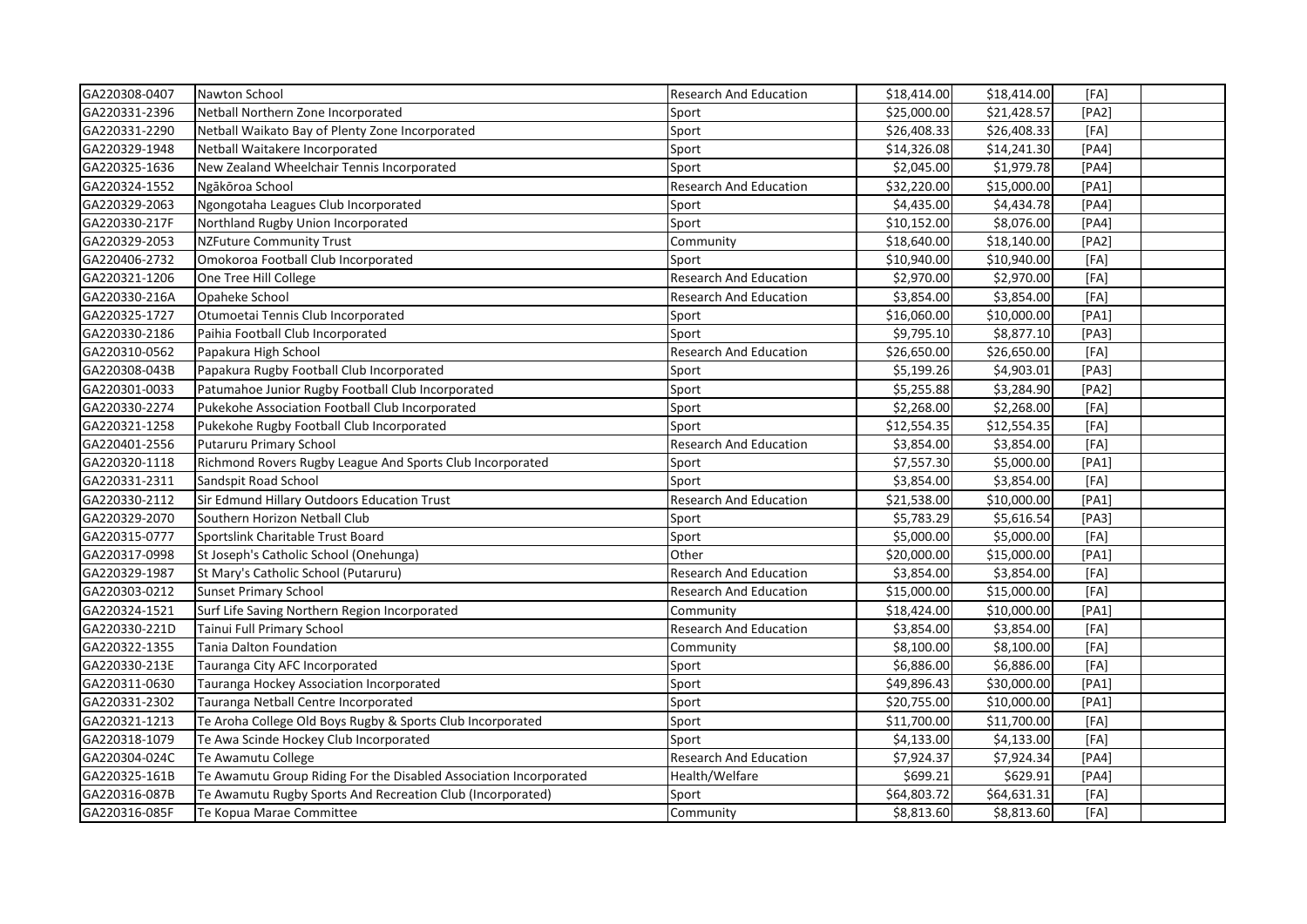| GA220329-201C | Te Kuiti B M X Club Incorporated                                    | Sport     | \$23,029.90  | \$23,029.90  | [FA]  |  |
|---------------|---------------------------------------------------------------------|-----------|--------------|--------------|-------|--|
| GA220320-113A | Te Rapa Squash Club Incorporated                                    | Sport     | \$1,800.00   | \$1,800.00   | [FA]  |  |
| GA220307-037C | Tennis Northern Region Incorporated                                 | Sport     | \$6,463.00   | \$6,463.00   | [FA]  |  |
| GA220323-1433 | Thames Valley Hockey Association Incorporated                       | Sport     | \$20,000.00  | \$10,000.00  | [PA1] |  |
| GA220324-1530 | Thames Valley Netball Incorporated                                  | Sport     | \$2,500.00   | \$2,500.00   | [FA]  |  |
| GA220311-061A | Thames Valley Rugby Football Union Incorporated                     | Sport     | \$38,342.64  | \$10,000.00  | [PA1] |  |
| GR25276       | The Flagstaff Club Incorporated                                     | Sport     | \$17,712.38  | \$17,712.38  | [FA]  |  |
| GA220327-175F | The Kids For Kids Charitable Trust                                  | Community | \$5,000.00   | \$5,000.00   | [FA]  |  |
| GA220329-2031 | Turangawaewae Rugby League Sports and Cultural Club Incorporated    | Sport     | \$25,000.00  | \$25,000.00  | [FA]  |  |
| GA220331-2352 | Waiau Pa Hockey Club Incorporated                                   | Sport     | \$7,685.00   | \$7,685.00   | [FA]  |  |
| GA220331-2440 | Waikato Basketball Council Incorporated                             | Sport     | \$55,687.32  | \$27,843.66  | [PA1] |  |
| GA220331-254A | Waikato Punjab Sports Club Incorporated                             | Sport     | \$4,719.00   | \$3,339.00   | [PA3] |  |
| GA220307-0338 | Waikato Rugby Union Incorporated                                    | Sport     | \$107,848.47 | \$107,848.47 | [FA]  |  |
| GA220303-017F | Waikato Shaheed-E-Azam-Bhagat Singh Sports and Cultural Trust Board | Community | \$7,500.00   | \$7,500.00   | [FA]  |  |
| GA220328-190A | Waitakere City Rugby & Athletic Trust                               | Sport     | \$128,588.00 | \$20,000.00  | [PA1] |  |
| GA220325-1707 | Waitakere Cricket Club Incorporated                                 | Sport     | \$114,000.00 | \$20,000.00  | [PA1] |  |
| GA220305-0296 | Waiuku Association Football Club Incorporated                       | Sport     | \$19,970.00  | \$19,970.00  | [FA]  |  |
| GA220328-1856 | Waiuku Bowling Club Incorporated                                    | Sport     | \$2,166.55   | \$2,166.55   | [FA]  |  |
| GA220308-0416 | Wanderers Sports Club (Hamilton) Incorporated                       | Sport     | \$100,407.00 | \$100,407.00 | [FA]  |  |
| GR25350       | Wanderers Sports Club (Hamilton) Incorporated                       | Sport     | \$36,899.14  | \$36,899.14  | [FA]  |  |
| GA220321-1285 | Whakatane Squash Rackets Club Incorporated                          | Sport     | \$6,911.00   | \$4,852.70   | [FA]  |  |

**\$1,309,479.10**

| <b>Reasons for Partial Decline:</b> |                                                       |
|-------------------------------------|-------------------------------------------------------|
| FA                                  | <b>Full Approval</b>                                  |
| <b>PA1</b>                          | <b>Insufficient Funds</b>                             |
| PA <sub>2</sub>                     | <b>Partially Retrospective</b>                        |
| PA <sub>3</sub>                     | Non-Authorised Purpose                                |
| <b>PA4</b>                          | Over applied against evidence provided or GST portion |
| PA <sub>5</sub>                     | Low Priority Items                                    |
| PA <sub>6</sub>                     | Partially funded by another source                    |
| PA7                                 | Incomplete and/or inadequate information              |
|                                     |                                                       |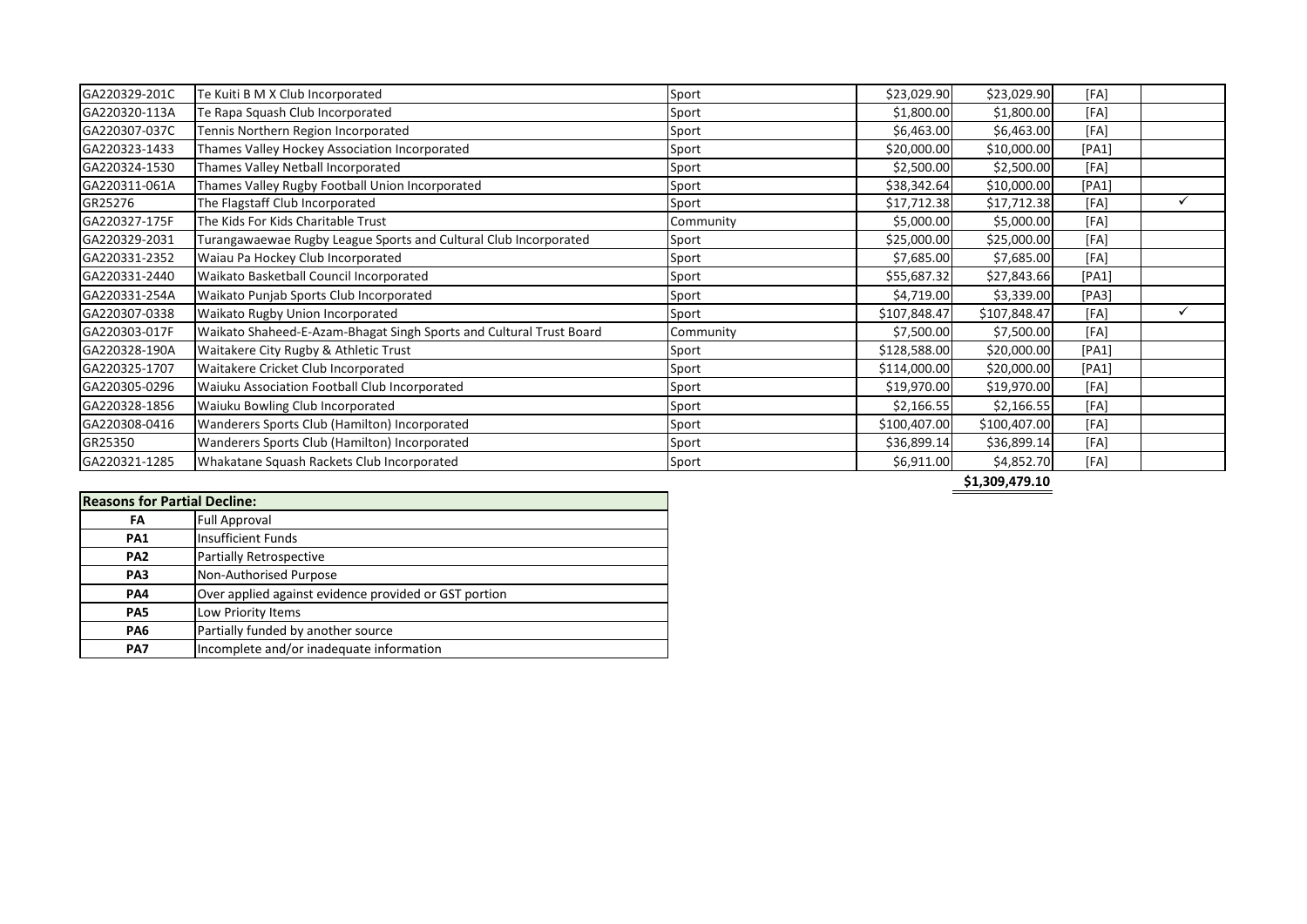## **Grassroots Trust Grant Results**





|               | <b>Organisation Name</b>                          | <b>Category</b>               | <b>Amount</b>    | <b>Conflicts</b> |
|---------------|---------------------------------------------------|-------------------------------|------------------|------------------|
| App#          |                                                   |                               | <b>Requested</b> |                  |
| GA220330-2258 | Baseball New Zealand Incorporated                 | Sport                         | \$57,455.00      |                  |
| GA220309-0473 | Big Brothers Big Sisters of Rotorua               | Community                     | \$12,232.96      |                  |
| GA220329-202F | Cambridge Cycling Festival Incorporated           | Community                     | \$144,700.00     | ✓                |
| GA220331-2522 | Fairfield Intermediate                            | Arts And Culture              | \$11,235.00      |                  |
| GA220328-178E | Hawke's Bay Regional Sports Park Trust            | Sport                         | \$50,000.00      |                  |
| GA220321-1179 | Hillcrest High School                             | Sport                         | \$44,125.43      |                  |
| GA220325-1607 | Kaitao Intermediate                               | Research And Education        | \$35,000.00      |                  |
| GA220325-171F | Melville Association Football Club Incorporated   | Sport                         | \$13,950.00      |                  |
| GA220331-2367 | Ngaruawahia Bowling Club Incorporated             | Sport                         | \$50,000.00      |                  |
| GA220327-1743 | Northland Cricket Association Incorporated        | Sport                         | \$57,500.00      |                  |
| GA220330-214E | Rotorua Lakes Council                             | Sport                         | \$100,000.00     |                  |
| GA220321-1314 | Squash Waikato Incorporated                       | Sport                         | \$10,000.00      |                  |
| GA220314-0738 | Sunset Beach Lifeguard Service Incorporated       | Community                     | \$43,473.95      |                  |
| GA220329-1978 | Te Awamutu Youth Development Trust                | Sport                         | \$66,513.00      |                  |
| GA220310-0544 | The Flagstaff Club Incorporated                   | Sport                         | \$19,328.00      | ✓                |
| GA220329-195F | The Hamilton Squash & Tennis Club (Incorporated)  | Sport                         | \$50,000.00      |                  |
| GA220304-0230 | Tokoroa High School                               | <b>Research And Education</b> | \$25,030.00      |                  |
| GA220324-158D | <b>Western Community Association Incorporated</b> | Community                     | \$17,252.18      |                  |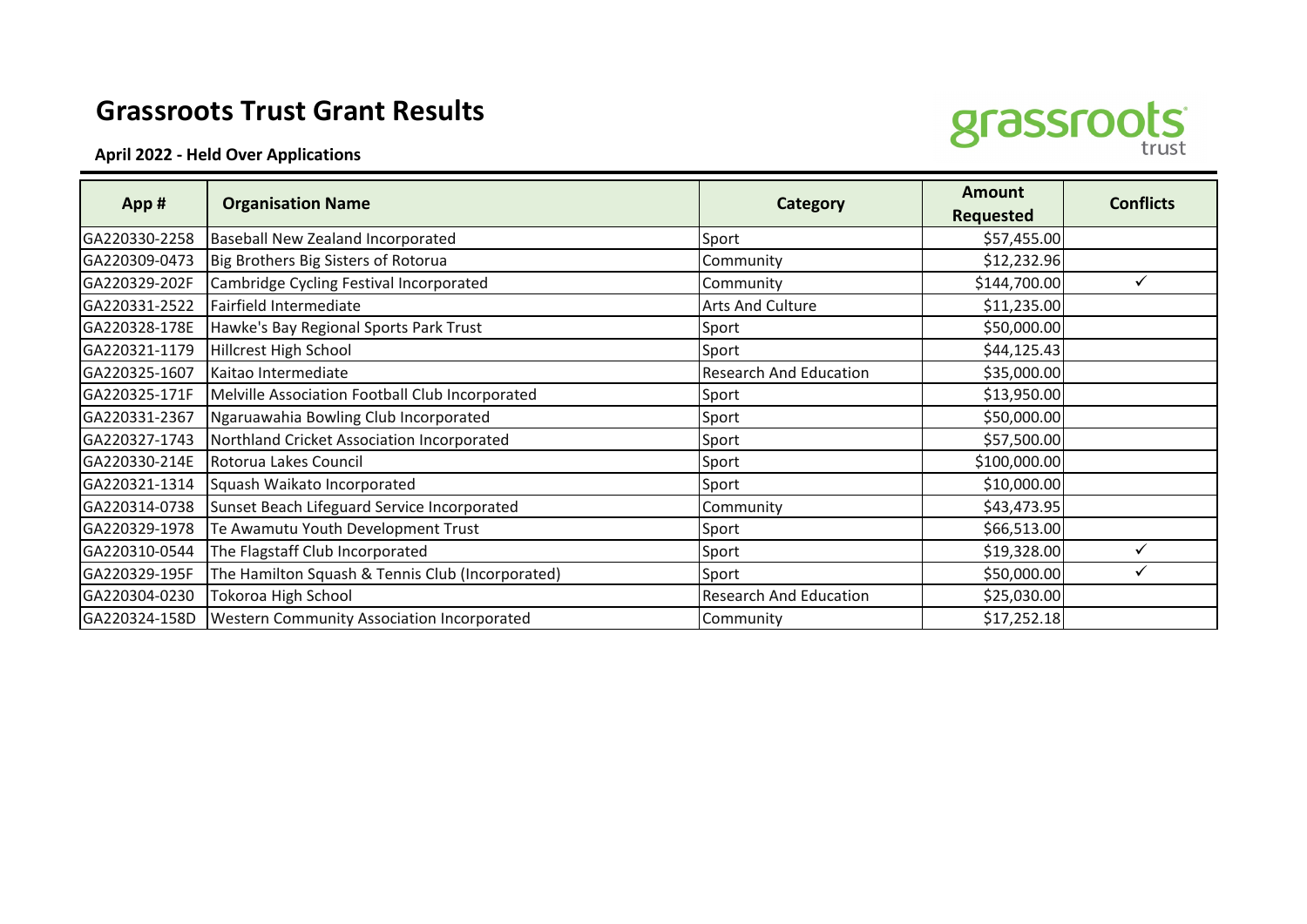## **Grassroots Trust Grant Results**

**April 2022 - Declined Applications**



| App#          | <b>Organisation Name</b>                                     | <b>Category</b>               | <b>Amount</b>   | <b>Decline</b> | <b>Conflicts</b> |
|---------------|--------------------------------------------------------------|-------------------------------|-----------------|----------------|------------------|
|               |                                                              |                               | <b>Declined</b> | <b>Reason</b>  |                  |
| GA220301-004D | Home And Family Counselling Incorporated                     | Community                     | \$7,000.00      | IF             |                  |
| GA220301-0050 | Hibernian Association Football Club Incorporated             | Sport                         | \$7,500.00      | IF             |                  |
| GA220301-0067 | Regional Indoor Sports and Events Centre Trust               | Community                     | \$8,782.00      | IA             |                  |
| GA220302-008A | Ccs Disability Action Northland Incorporated                 | Community                     | \$2,780.00      | IF             |                  |
| GA220302-0108 | Kidz Need Dadz Charitable Trust Bay of Plenty (Incorporated) | Community                     | \$6,000.00      | LP             |                  |
| GA220302-0123 | Kowhai Consulting Services Ltd                               | Health/Welfare                | \$202,337.00    | IF             |                  |
| GA220302-0137 | Eastlink Badminton Society Incorporated                      | Sport                         | \$10,000.00     | IF             |                  |
| GA220302-0140 | AFL New Zealand Incorporated                                 | Sport                         | \$1,053.00      | IF             |                  |
| GA220302-015B | Red Beach Surf Life Saving Club Incorporated                 | Other                         | \$50,814.00     | IF             |                  |
| GA220303-016C | Ferguson Intermediate (Otara)                                | <b>Research And Education</b> | \$14,786.00     | IF             |                  |
| GA220303-019C | Tapu Volunteer Fire Brigade                                  | Sport                         | \$4,445.90      | IF             |                  |
| GA220303-0207 | Whangarei Boys' High School                                  | <b>Research And Education</b> | \$66,224.76     | IF             |                  |
| GA220304-025B | Hamilton Floorball Club Incorporated                         | Sport                         | \$10,000.00     | IF             |                  |
| GA220304-0278 | Life Education Trust North Shore                             | <b>Research And Education</b> | \$10,000.00     | IF             |                  |
| GA220305-0283 | New Zealand Lacrosse Incorporated                            | Sport                         | \$16,644.00     | IF             |                  |
| GA220307-034F | Manurewa Business Association Incorporated                   | Community                     | \$89,657.43     | IF             |                  |
| GA220307-0352 | Race For Life Trust                                          | Community                     | \$17,000.00     | IF             |                  |
| GA220307-039B | <b>Great Families Charitable Trust</b>                       | Community                     | \$10,000.00     | IF             |                  |
| GA220308-0426 | <b>Family Success Matters</b>                                | Community                     | \$7,000.00      | IF             |                  |
| GA220309-0453 | <b>Upper Hutt Community Youth Trust</b>                      | Community                     | \$10,000.00     | IF             |                  |
| GA220309-0496 | Thames Gymsports Incorporated                                | Sport                         | \$11,314.68     | IF             |                  |
| GA220309-051D | Children 1St Charitable Trust                                | Community                     | \$4,500.00      | IF             |                  |
| GA220309-052B | South Waikato Cricket Association Incorporated               | Sport                         | \$972.00        | IF             |                  |
| GA220309-053F | He Waka Eke Noa Charitable Trust                             | <b>Arts And Culture</b>       | \$3,270.00      | IF             |                  |
| GA220310-0558 | Sir Douglas Bader Intermediate School                        | Other                         | \$13,836.00     | IF             |                  |
| GA220310-0577 | <b>Carers New Zealand</b>                                    | Community                     | \$10,000.00     | IF             |                  |
| GA220310-0583 | Auckland Niue Rugby League Incorporated                      | Sport                         | \$1,860.00      | IF             |                  |
| GA220311-0628 | Rototuna Senior High School                                  | Sport                         | \$10,000.00     | IF             |                  |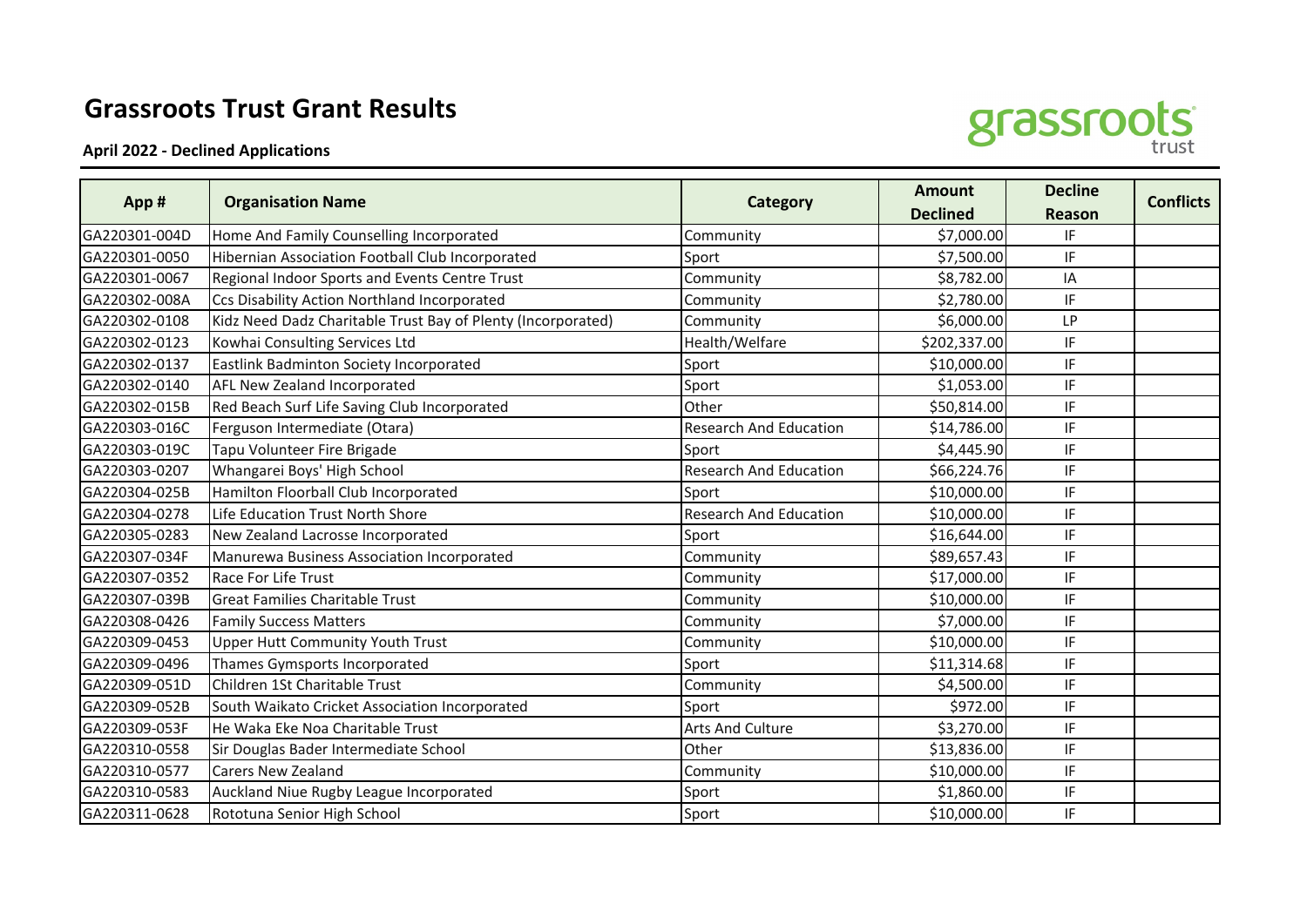| GA220311-0649 | Pinc & Steel Cancer Rehabilitation Foundation NZ            | Health/Welfare                 | \$11,109.07 | IF                         |  |
|---------------|-------------------------------------------------------------|--------------------------------|-------------|----------------------------|--|
| GA220314-066D | Goldfields School (Paeroa)                                  | <b>Research And Education</b>  | \$22,911.20 | IF                         |  |
| GA220314-0677 | Core Mma Limited                                            | Sport                          | \$50,000.00 | IF                         |  |
| GA220314-0720 | North Harbour Indian Sports Club Incorporated               | Sport                          | \$2,000.00  | IF                         |  |
| GA220315-076D | Steam-Ed Charitable Trust                                   | <b>Research And Education</b>  | \$15,600.00 | IF                         |  |
| GA220315-0796 | <b>Community Education Trust Auckland</b>                   | <b>Research And Education</b>  | \$5,000.00  | IF                         |  |
| GA220315-0818 | Auckland University Rugby Football Club Incorporated        | Sport                          | \$9,500.00  | <b>LP</b>                  |  |
| GA220315-082B | Peachgrove Playcentre                                       | <b>Research And Education</b>  | \$53,901.00 | IF                         |  |
| GA220316-084D | <b>Zeal Education Trust</b>                                 | Community                      | \$4,900.00  | IF                         |  |
| GA220316-088A | Hurupaki School                                             | Sport                          | \$2,790.00  | IF                         |  |
| GA220316-0901 | Waikato Agility Group Incorporated                          | Community                      | \$8,299.00  | IF                         |  |
| GA220317-0948 | Rotorua Croquet Club Incorporated                           | Sport                          | \$2,405.00  | IF                         |  |
| GA220317-0955 | Tauranga Indoor Bowls Association Incorporated              | Sport                          | \$1,620.00  | $\ensuremath{\mathsf{IF}}$ |  |
| GA220317-0962 | The Metro Mt. Albert Sports Club Incorporated               | Sport                          | \$4,643.60  | IF                         |  |
| GA220317-0978 | Escape Adventurous Journeys Charitable Trust                | <b>Research And Education</b>  | \$23,000.00 | IF                         |  |
| GA220317-0980 | <b>Environmental White Water Park Trust</b>                 | Sport                          | \$21,300.00 | IF                         |  |
| GA220317-1004 | Project Jonah New Zealand Incorporated                      | <b>Environment And Animals</b> | \$1,008.69  | IF                         |  |
| GA220317-101F | Marist Womens Hockey Club Incorporated                      | Sport                          | \$3,500.00  | IF                         |  |
| GA220317-102B | Life Education Trust Thames/ Coromandel/ Hauraki/ Waihi     | Health/Welfare                 | \$14,500.00 | IF                         |  |
| GA220318-1030 | Harbour Hospice Development Foundation                      | Health/Welfare                 | \$64,000.00 | IF                         |  |
| GA220318-1051 | The Katikati Funfest Charitable Trust Board                 | Community                      | \$15,631.00 | IF                         |  |
| GA220320-114C | Flat Bush School                                            | <b>Research And Education</b>  | \$50,000.00 | IF                         |  |
| GA220321-1227 | The House of Grace Trust Inc                                | Health/Welfare                 | \$6,000.00  | <b>LP</b>                  |  |
| GA220321-1230 | Waikato Institute For Leisure and Sport Studies Trust Board | <b>Research And Education</b>  | \$20,000.00 | IF                         |  |
| GA220321-124F | Riverina School                                             | Sport                          | \$13,762.00 | IF                         |  |
| GA220321-1260 | Aotearoa Football Charitable Trust                          | Sport                          | \$1,752.00  | IF                         |  |
| GA220321-130E | Greenhithe Tennis Club Incorporated                         | Sport                          | \$5,370.00  | IF                         |  |
| GA220322-132D | Langima'a Oceania Trust                                     | Community                      | \$35,888.00 | IF                         |  |
| GA220322-1341 | Point Chevalier Bowling Club Incorporated                   | Sport                          | \$7,015.00  | IF                         |  |
| GA220322-1377 | Northland Squash Rackets Association Incorporated           | Sport                          | \$3,633.54  | IF                         |  |
| GA220323-139D | <b>Adventure Specialties Trust</b>                          | Community                      | \$5,000.00  | LP                         |  |
| GA220323-1416 | Tokoroa and Districts Women's Support Centre Incorporated   | Health/Welfare                 | \$64,890.00 | IF                         |  |
| GA220323-1425 | Mountains to Sea Wellington                                 | <b>Research And Education</b>  | \$27,000.00 | IF                         |  |
| GA220323-146E | University of Waikato Hockey Club Incorporated              | Sport                          | \$30,000.00 | $\ensuremath{\mathsf{IF}}$ |  |
| GA220323-1494 | <b>Ellerslie School</b>                                     | <b>Research And Education</b>  | \$2,835.95  | IF                         |  |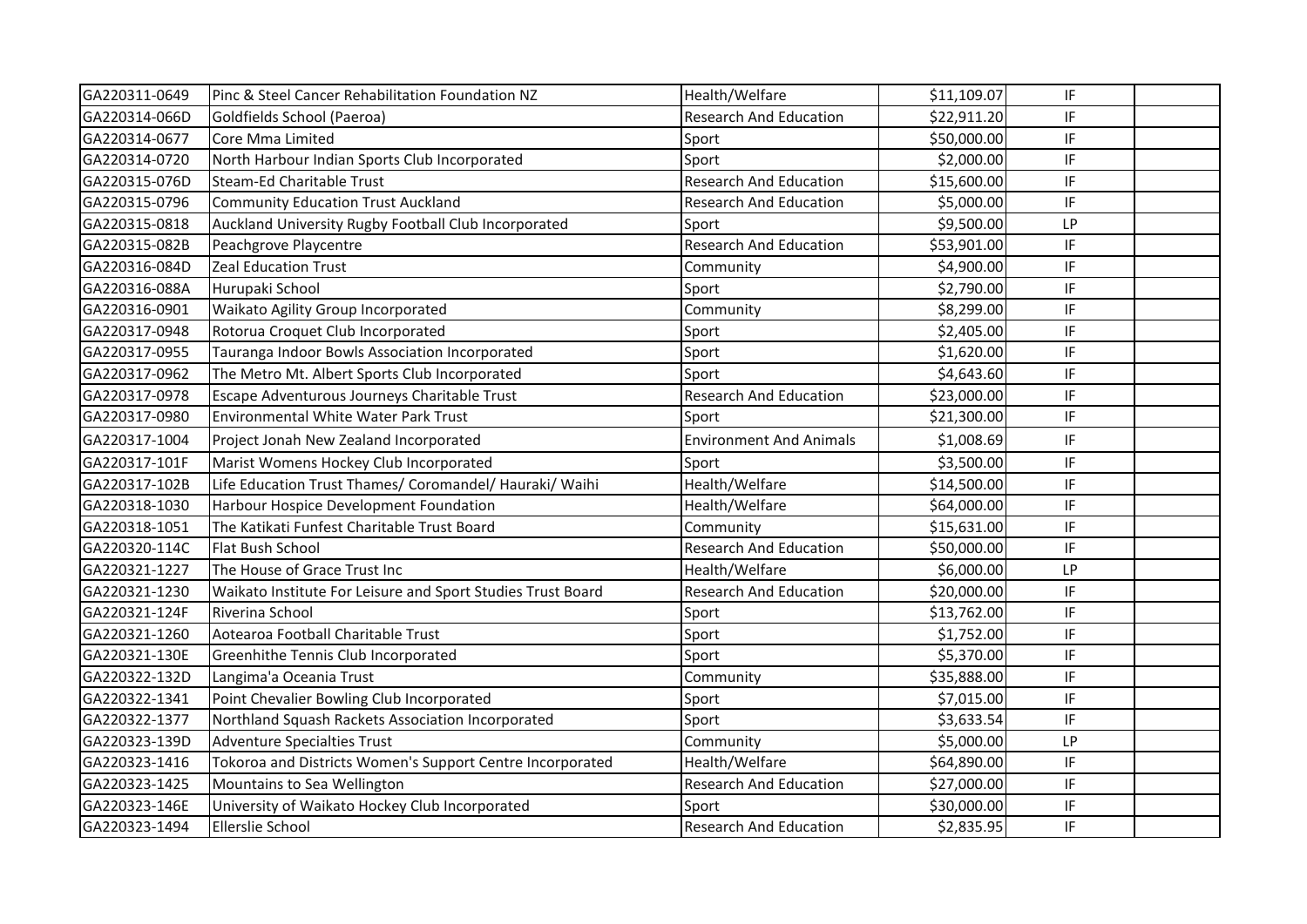| GA220324-150F | <b>Auckland Grammar School</b>                    | <b>Research And Education</b> | \$200,000.00 | IF        |  |
|---------------|---------------------------------------------------|-------------------------------|--------------|-----------|--|
| GA220324-1564 | Auckland Bowling Club Incorporated                | Sport                         | \$84,000.00  | IF        |  |
| GA220324-1593 | Riverside Golf Club Incorporated                  | Sport                         | \$19,200.00  | IF        |  |
| GA220325-164A | North Harbour Volleyball Association Incorporated | Sport                         | \$9,376.00   | IF        |  |
| GA220325-1659 | <b>Waikite Valley School</b>                      | <b>Research And Education</b> | \$5,000.00   | IF        |  |
| GA220325-1678 | Totara Park School                                | Sport                         | \$5,535.00   | IF        |  |
| GA220325-1694 | <b>Saints Limited</b>                             | Sport                         | \$15,000.00  | IF        |  |
| GA220327-1774 | <b>BMX New Zealand Incorporated</b>               | Sport                         | \$30,210.00  | IF        |  |
| GA220328-179E | Rotorua Aero Club Incorporated                    | Other                         | \$5,831.85   | IF        |  |
| GA220328-180F | Te Whare Toi O Ngaaruawaahia Incorporated         | <b>Arts And Culture</b>       | \$35,000.00  | IF        |  |
| GA220328-1813 | Basketball Hawkes Bay Incorporated                | Sport                         | \$17,945.00  | IF        |  |
| GA220328-1837 | Urban Dance Youth Trust                           | <b>Arts And Culture</b>       | \$10,000.00  | IF        |  |
| GA220328-184E | Campus Radio Bfm Limited                          | Arts And Culture              | \$18,854.00  | IF        |  |
| GA220328-1869 | Whangarei Blue Light Ventures Inc                 | Community                     | \$3,478.00   | IF        |  |
| GA220328-1876 | Watersafe Auckland Incorporated                   | <b>Research And Education</b> | \$23,040.00  | IF        |  |
| GA220328-1894 | <b>Waikato Community Hospice Trust</b>            | Health/Welfare                | \$29,905.00  | IF        |  |
| GA220328-192D | <b>Harbour Sport Trust</b>                        | Community                     | \$56,582.00  | IF        |  |
| GA220328-1939 | <b>Tokoroa North School</b>                       | <b>Research And Education</b> | \$3,854.00   | IA        |  |
| GA220329-196C | Tararua Sports Club Incorporated                  | Sport                         | \$20,325.00  | IF        |  |
| GA220329-199D | Wandersearch Auckland Charitable Trust            | Health/Welfare                | \$4,600.00   | IF        |  |
| GA220329-2001 | Whangarei Golf Club Incorporated                  | Sport                         | \$10,000.00  | IF        |  |
| GA220329-2041 | In Books We Trust                                 | Community                     | \$66,453.00  | IF        |  |
| GA220330-209E | Maungatapere School                               | <b>Research And Education</b> | \$8,201.01   | IF        |  |
| GA220330-2104 | The Cranford Hospice Trust                        | Health/Welfare                | \$3,789.93   | IF        |  |
| GA220330-2206 | Climbing New Zealand Incorporated                 | Sport                         | \$6,087.00   | IF        |  |
| GA220330-2229 | The Hikurangi Golf Club Incorporated              | Sport                         | \$5,311.00   | IF        |  |
| GA220330-224D | The Chb Community Menzshed Trust Board            | Community                     | \$8,372.00   | <b>NV</b> |  |
| GA220330-2260 | The Osteoporosis New Zealand Trust                | <b>Research And Education</b> | \$6,000.00   | IF        |  |
| GA220330-2280 | Beachhaven Bowling Club (Incorporated)            | Sport                         | \$8,390.00   | IF        |  |
| GA220331-2375 | Te Kowhai Print Trust                             | Arts And Culture              | \$4,850.00   | IF        |  |
| GA220331-2406 | New Life Charitable Trust                         | Community                     | \$12,487.38  | IF        |  |